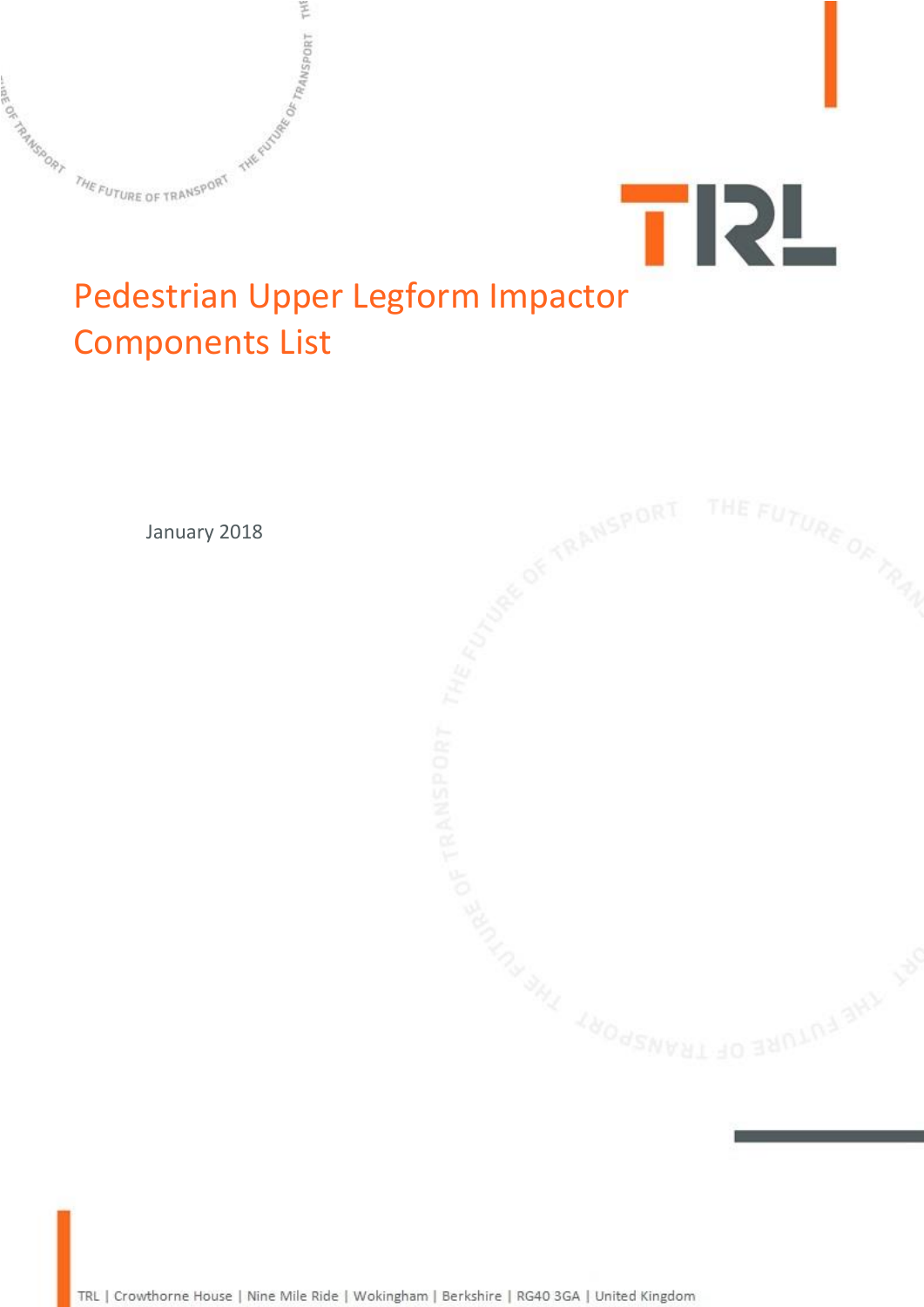For a quotation (lead times and costs) or any further information on the items listed in this document please contact [impactors@trl.co.uk.](mailto:impactors@trl.co.uk)

## Full Upper Legform build options:

| Order | Description                                                                                                                                     |
|-------|-------------------------------------------------------------------------------------------------------------------------------------------------|
| no.   |                                                                                                                                                 |
| UL/1  | Upper legform impactor - fully certified to GTR9 and Commission Regulation (EC)<br>No. 631/2009                                                 |
| UL/1L | Upper legform impactor - fully certified to GTR9 and Commission Regulation (EC)<br>No. 631/2009. Transducer cables fitted with LEMO connectors. |

Certification & Calibration services:

| Order  | Description                                                                |
|--------|----------------------------------------------------------------------------|
| no.    |                                                                            |
| UL/FC  | Full certification service                                                 |
| UL/FCS | Static calibration service                                                 |
| UL/FMC | Front member calibration service                                           |
| UL/LCC | Load cell calibration service per pair                                     |
|        | UL/FMR   Front member re-gauging service / Repair service for front member |

Flesh options:

| Order  | Description                                                                |
|--------|----------------------------------------------------------------------------|
| no.    |                                                                            |
| UL/FL  | Flesh sheet (cut into 13 sets). Certificate of Conformity to GTR No. 9 and |
|        | Commission Regulation (EC) No. 631/2009 supplied                           |
| UL/FLS | Flesh set (1 inner piece and 1 outer piece only)                           |

Additional options:

| Order      | Description                                                                     |
|------------|---------------------------------------------------------------------------------|
| no.        |                                                                                 |
| $UL/1-$    | Upper legform impactor - fully certified to GTR9 and Commission Regulation (EC) |
| <b>DAS</b> | No. 631/2009 with DAS system                                                    |
| $UL/1-$    | Upper legform impactor- as above + attendance of an engineer for up to 2 days   |
| Eng        | for installation and set-up                                                     |
| UL/EU      | GTR 9 and EC conformity measurements specific to an Upper Legform               |